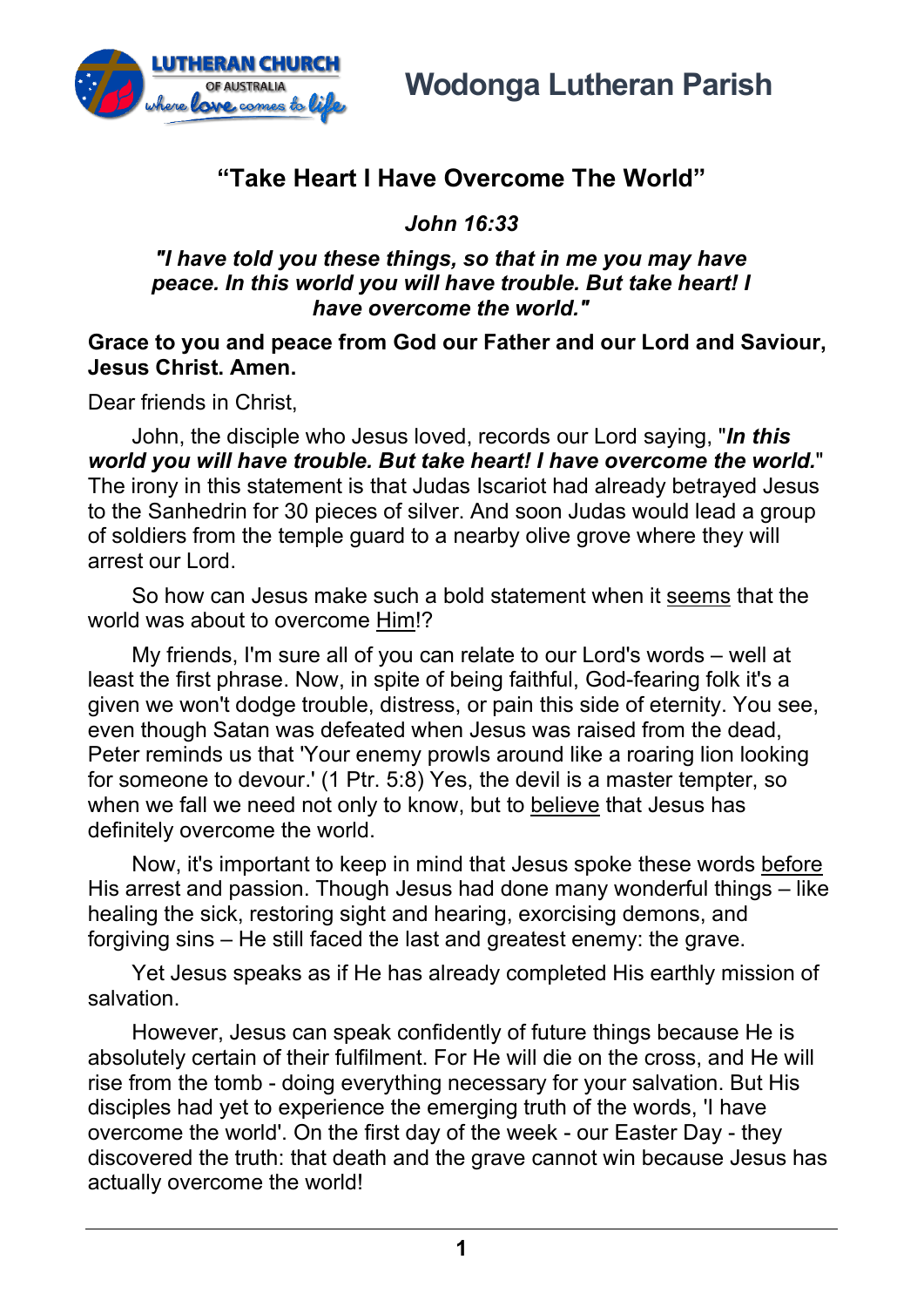And that's something we need to learn too. No doubt, our faith in Jesus' victory over death has been sorely tested at one time or another. But when rogue clergy and theologians cast doubt on God's Church and the reliability of His Word; or when clear Biblical teaching is exchanged for public opinion then Jesus' words, 'I have overcome the world', seems more like wishful thinking for some, rather than the gospel truth.

Yet, Christ's victory over sin, death, and the grave is just as real and true for us today as it was for the men and women standing at the empty tomb on that first Easter. You see, we learn from Revelation 21: 10-11 that the Church (the Bride of Christ) has never been overcome; ... that she is still beautiful and radiant like a precious jewel awaiting her bridegroom. And when the Father calls 'time' on this world, Christ Jesus will return on the clouds to take the faithful saints to His Father's mansion with many rooms (see Jn. 14:2).

Now, after Jesus' ascension those words rang loud and clear in the apostles' ears for they were persecuted, beaten and martyred, but they were not defeated. Why? Because they were eyewitnesses of Jesus' victory – that He had overcome the world. Yes, they suffered, but they rejoiced in the face of suffering. They were hated, but they loved their enemies. They were killed, yet they lived in, and for Christ.

My friends, the apostles couldn't have endured all this hardship unless they truly believed that Jesus' victory was their victory too! Indeed, nothing could persuade them otherwise for Jesus defeated the world - at the cross and at the tomb. Not just the world, Satan too - in spite of indications to the contrary.

And the apostles also believed Jesus' promise: 'I tell you the truth, my Father will give you whatever you ask in my name."(Jn. 16:23b) Now, this doesn't mean they prayed for great wealth, or for personal bodyguards, or to escape persecution and suffering. No, they prayed: "*Your will be done, on earth as in heaven*" – for it is God's will that all people be saved.

Now, a good example of God's answer to prayer is da story of Lydia, a dealer in purple cloth. A God-fearing woman, Lydia had been praying for someone to proclaim the gospel of salvation to her.

Then one Sabbath she was again praying by the river and God answered her by sending Paul. We are told: 'The Lord opened her heart to respond to his message' – Lydia believed. So 'Lydia and the members of her household were baptised' (Acts 16: 15). So, for Lydia, having the joy and peace that comes with being forgiven in Jesus' name and reconciled to God, prompted her to host Paul and his missionary companions for several days.